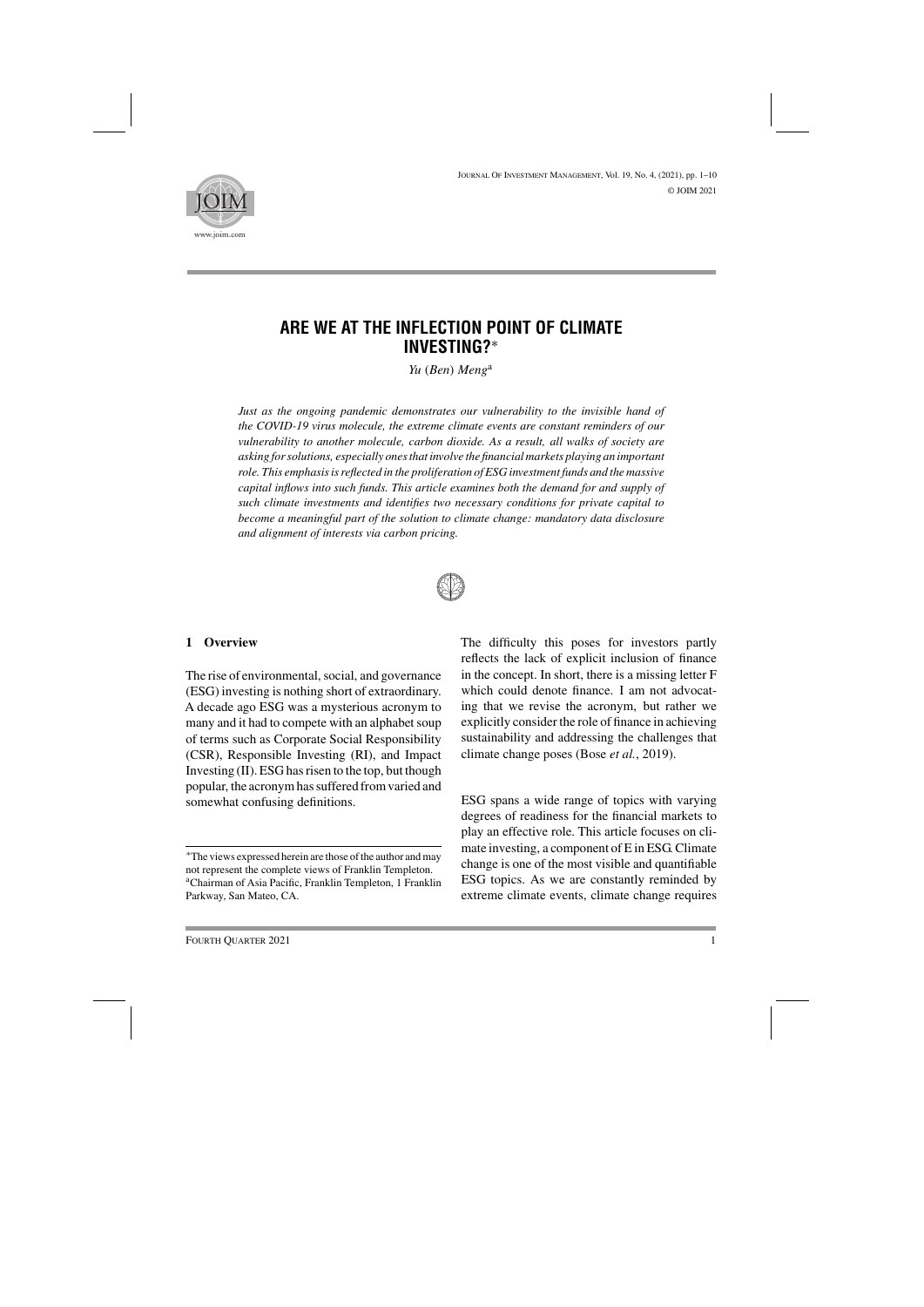urgent actions from all parts of the society and economy, including the financial markets.

This new model allows us to consider the drivers of demand for climate investing and the enablers of supply, to assess whether we are at an inflection point in finance. The example of climate change suggests that we are, but financial markets cannot respond efficiently to the risks and opportunities ahead without the information and alignment of incentives which drive both capital allocation and stewardship. There is an urgent need to close the gap in order that the inflection point for change does not become a tipping point into climate catastrophe.

# **2 Introduction**

Received wisdom in financial markets is being challenged by rising concerns with sustainability as human economic activity stresses planetary boundaries and societal expectations for shared prosperity rise globally. The adoption of the UN Sustainable Development Goals by close to 200 nations in 2015 is one sign of the shared global ambition to tackle climate change, eradicate poverty, end hunger, foster productive work and education, ensure gender equality and protect the natural environment (UN Sustainable Development Goals, n.d.). Finance will play a vital role in achieving these goals. However, there is a gap between the demand for capital to respond to the risks and opportunities of sustainability, and the enablers of supply, which would allow the financial markets to allocate capital efficiently. The result is more noise than signal.

The breadth and depth of climate change issues test conventional appraisal of risk and return. The question for investors is whether capital markets are at an inflection point that could bring rapid, transformative and potentially disruptive changes. If so, how can investors ride the waves of change, which are driving both risk and opportunity in finance? In navigating the potential turbulence ahead, we need to close the gap between the demand for finance to address climate change, and the current constraints on supply capacity for markets to efficiently price those risks and opportunities. This article identifies two broad sets of constraints:

- (1) lack of investment-grade climate-disclosure data and analytics (usually as part of the broader ESG data disclosure and analytics); and
- (2) misaligned incentive (e.g., presence of fossil fuel subsidies and absence of carbon pricing).

This article conducts the gap analysis by mapping the drivers of demand for climate investment, identifying the gaps in capacity for supply needed for implementation and proposing a new framework for considering ESG investment which explicitly considers the role of finance in combating climate change.

# **3 The ESG Gold Rush**

Despite the hazy definitions, the ESG trends in finance have brought a veritable gold rush to the capital markets. According to Morningstar, in the fourth quarter of 2020 alone, investors directed \$152 billion into investments marketed as ESG, an 88% rise from the previous quarter (Hale, 2021). CNBC commented that by year end, sustainable investing of some variety now accounts for about a third of total assets under management in the US (Nason, 2020). A large portion of the asset management industry now claims ESG credentials, but this in turn has prompted questions as to whether the marketing claims are entirely credible. A study by Barclays concluded that the holdings and risk exposures of ESG-labeled funds are not really different from those of conventional funds (Barclays, 2020).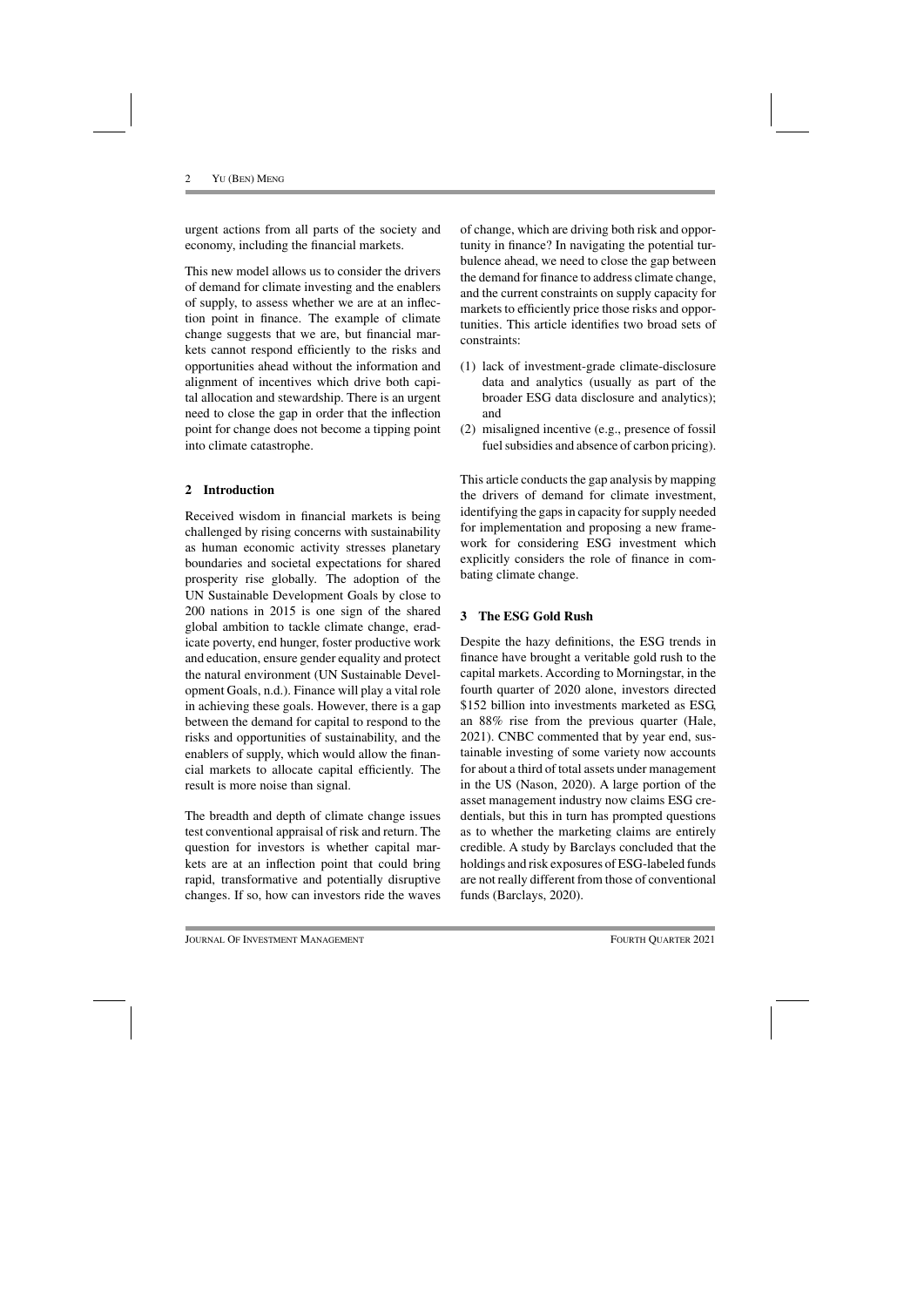The concern that ESG suffers from "virtue signaling" which could mislead investors has prompted a risk alert from the SEC stating that "firms claiming to be conducting ESG investing need to explain to investors what they mean by ESG and they need to do what they say they are doing" so "investors know what they are getting when they choose a particular fund, advisor, strategy or product" (Peirce, 2021).

This warning shot from the US regulator has come alongside a new push to develop standards for reporting by companies on ESG, both internationally via the new International Financial Reporting Standards (IFRS) International Sustainability Standards Board and proposed rulemaking on climate change at the SEC. The SEC risk alert shows that the investment management industry itself will not be exempt from scrutiny.

Notwithstanding the uncertain status of ESG claims, the furious speed of money flooding into funds claiming sustainability credentials shows that financial markets could be recognizing an inflection point on the horizon.

What then, in financial markets, do we mean by an inflection point? Essentially it is when everything changes rapidly, at pace and scale. A vivid example is the energy transformation in transport, which has led to electric vehicle manufacturer Tesla, outranking competitors reliant on the internal combustion engine fueled by carbon heavy gasoline and diesel.

An inflection point denotes change, but it does not indicate how that change will unfold. Work from evolutionary science provides a useful model for considering the path ahead through the Darwinian Gradualism or Punctuated Equilibrium Model (Figure 1) first proposed by Eldredge and Gould (1972).

We can use the evolution of transportation to illustrate the concept of Punctuated Equilibrium and the importance of identifying the inflection point. In transportation, one can argue that the horse carriage represents *The First Equilibrium* which spans over a thousand years of human history until the invention of the first working internal combustion engine automobile by Karl Benz in 1885 when *The Second Equilibrium* began. The commercial rollout of Nissan Leaf in 2011 represents the first practical electric passenger vehicle and hence *The Third Equilibrium*. Now a decade later, we are about to enter *The Fourth Equilibrium*—the autonomous vehicle era. Each switch of the market equilibrium represents an inflection point.

Why does the inflection point matter? Inflection points often represent existential risks as well as



**Figure 1** Gradualism and punctuated equilibrium models (Eldredge and Gould, 1972).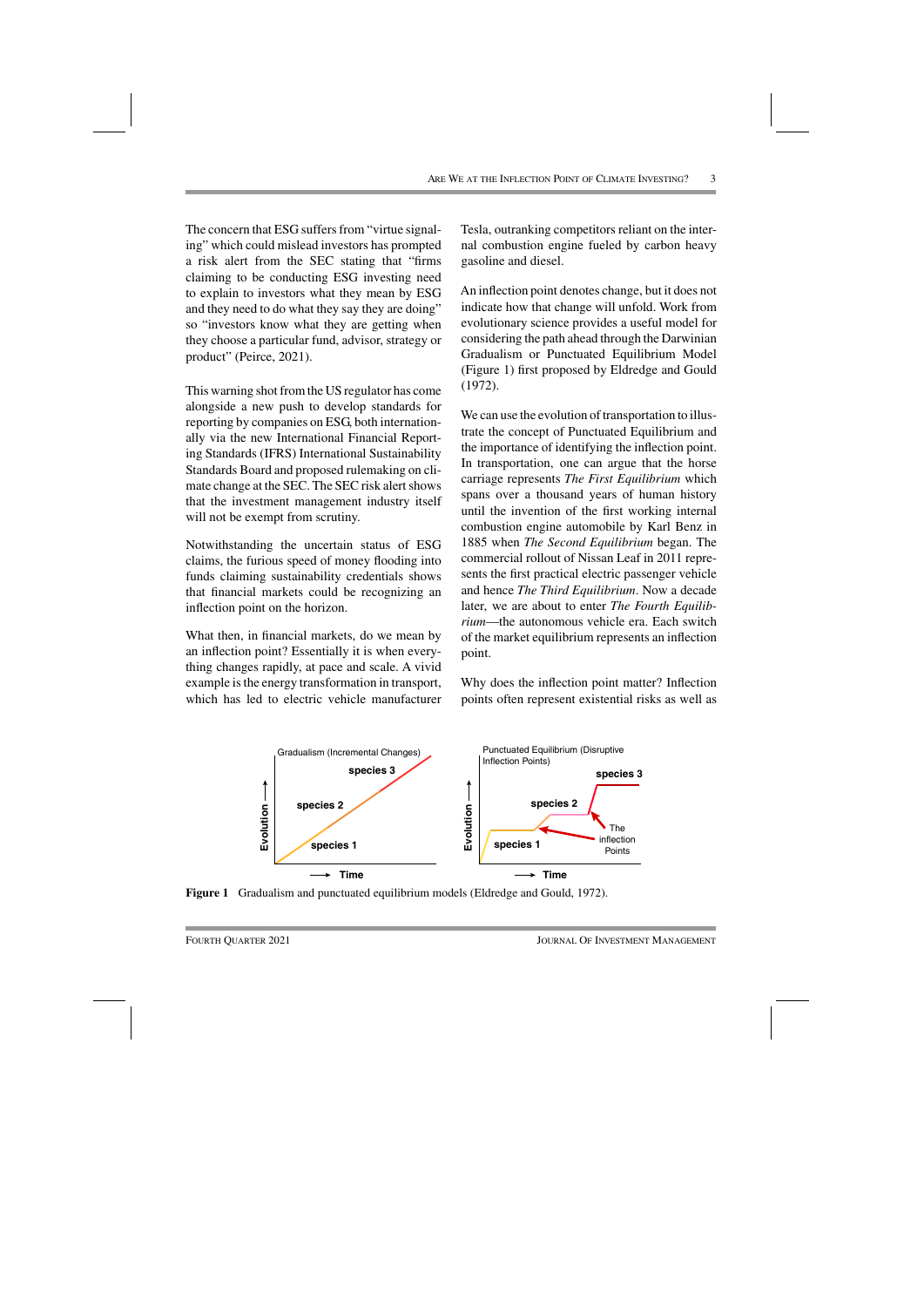great opportunities. As in the example of transportation, the duration of each equilibrium is getting shorter and the disruption is happening faster. Market-leading incumbents lose out to new entrants not because they do not see risks and opportunities but because they focus on taking *incremental* steps in the *existing* framework or mindset.

With approaching the inflection point in a "punctuated equilibrium" situation, it is critical to identify the inflection point and adopt *drastic* measures when necessary, to mitigate risk as well as capture new opportunities.

Arguably, financial markets are facing an inflection point on climate change. The warning signs are coming from science, civil society, governments, and even the courts. The financial markets are rapidly responding but the efficiency of that response is being hindered by lack of information and by misaligned incentives.

#### **4 The Science of Planetary Boundaries**

An important signal to the markets came from the International Energy Agency (IEA) which is the global body appointed to advise world governments on progress in response to climate change.

Their most recent assessment offers a stark warning of the risks ahead for financial markets. They conclude that in order to have a 67% probability of limiting global warming to no more than 1.5 degrees Celsius, there can be no further investment in coal, oil, gas, and tar sands (Plumer, 2021).

The IEAconclusion is a profound insight into how the science of planetary boundaries translates into investment risk. The position is summed up by Bose *et al.* (2019) as follows:

"There is a growing recognition that the unprecedented scale of human economic activity has caused stresses on natural ecosystems. These include global warming, fresh water scarcity, the diminished availability of arable land in the face of increasing global population, the collapse of pollinating insect colonies, plastic pollution and the degradation of fish stocks in oceans, and the potentially adverse impact of endocrine disruptors on human reproductive systems. The possibility that anthropogenic activity has already breached four out of the nine planetary boundaries and is in danger of breaching others infuses an urgency into calls for the financial system to be an immediate and active contributor to broad-based efforts to address sustainability." (Plumer, 2021)

# **5 Policy as a Driver**

The landmark Paris Agreement on climate change was adopted in 2015 after 20 years of failed effort to establish a global policy framework for the transition to a low carbon economy, in response to the science on global warming. Under this landmark agreement each nation has set its own Nationally Determined Contribution to holding global warming to "well below two degrees Celsius". With the global economy currently on track for global warming at twice or three times that, there is a complex and daunting challenge ahead for transforming the world economy to low carbon. Ahead of the 26th meeting of the Convention of the Parties (COP 26th) significant commitments are being made, for example, by Japan, the UK, US, and Europe committing to net zero emissions by 2050 and China proposing the same for 2060. This rachets up the pace and scale of policy as a driver of demand for financial markets to respond.

Financial market regulators have been actively responding, across all major markets. The US Commodities and Futures Trading Commission Government appointed a special committee to examine financial risks due to climate change chaired by Wall Street veteran and eponymous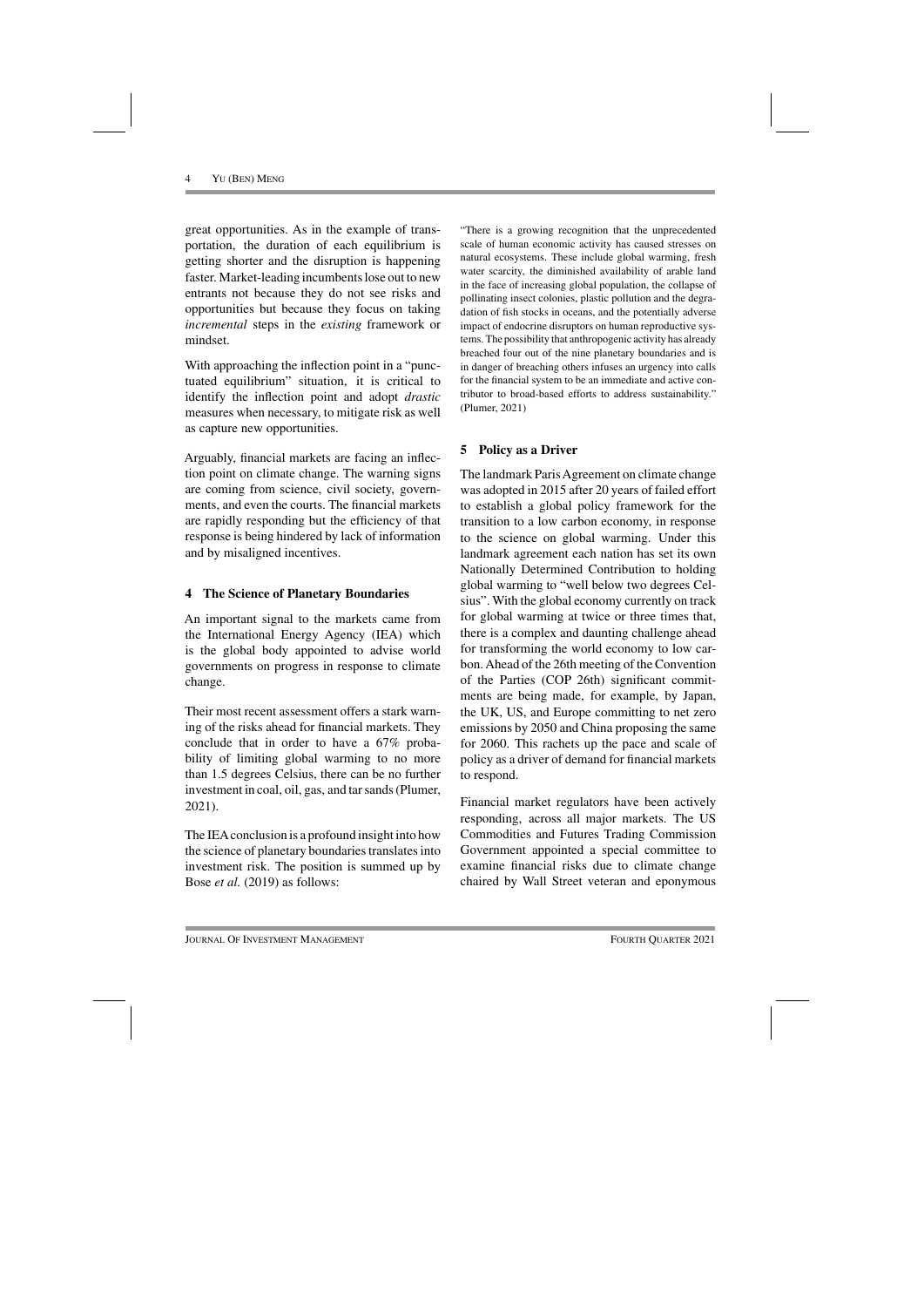founder of the Black–Litterman global equilibrium asset allocation mode, Bob Litterman.

The recommendations of the CFTC report on climate change can be read as the emergency handbook for financial markets which need to price risk or respond to uncertainty. This requires information on climate risks which provides a true and fair picture of a company's finances. Likewise, the recommendations include addressing the skewed incentives which hamper market efficiency, notably to call for the removal of subsidies to fossil fuels and to introduce carbon pricing. These bold recommendations have now been endorsed by the G20 and will be a central topic of discussion at COP 26th bolstered by the commitments of the European Sustainable Finance Directive and China's Green Finance Taskforce.

# **6 Investors DIY**

In response to the science and the changing regulatory landscape, investors have been gathering force both to call for regulatory action on corporate reporting and carbon pricing, whilst also taking to private ordering with the companies they invest in. One example is Climate Action 100+ which includes signatories investing over \$60 trillion AUM which are tackling the systemically important carbon emitters that form the third largest source of greenhouse gas emissions on the planet after China and the US.

The investor focus goes beyond simply reporting, but includes board governance, through demands for directors to demonstrate their "climate competence," and ensure internal incentives are aligned with the Paris goals, through executive compensation targets and political lobbying policies to ensure a "just transition" that is financially viable and fair to workers and communities. An example is BP, one of the world's largest oil companies, which has put its top 14,000 executives into a new

bonus scheme linked to emissions reduction, to drive further alignment of CAPEX with their net zero commitments.

The support of industry leaders, such as Hiro Mizuno, former chief of the world's largest pension fund, the Government Pension Investment Fund of Japan, has been critical to this work in overcoming the "tragedy of the commons" by recognizing that universal owners must understand and respond to risk which is both on and off the balance sheet. In so doing he has given practical effect to the concept of being a universal asset owner, first mapped by Hawley and Williams over 20 years ago (Hawley and Williams, 2000).

The demand from investors for the integration of climate risk and opportunity into corporate reporting is prompting a response from accounting standard setting bodies both internationally and in the US. Recognizing the need to ensure that corporate reporting is both true and fair, both SEC and IFRS are moving to develop the reporting standards, regulatory oversight, internal controls by audit committees and auditors that will be transformative in the financial markets' ability to price risk, allocate capital, and exercise stewardship.

Investors are taking matters into their own hands, not only calling on regulators to act with the urgency on information and incentives. The rise of asset aggregators comes with aggregated influence. A recent study published by Harvard Business Review estimates that the top 10 asset managers represent 34% of the global AUM (Eccles and Klimenko, 2019). The transition, from a large number of small individual investors to a small number of large asset aggregators with acquired shareholder rights, makes it possible for individual investors to exert influence collectively. This brings a private ordering force to bear which is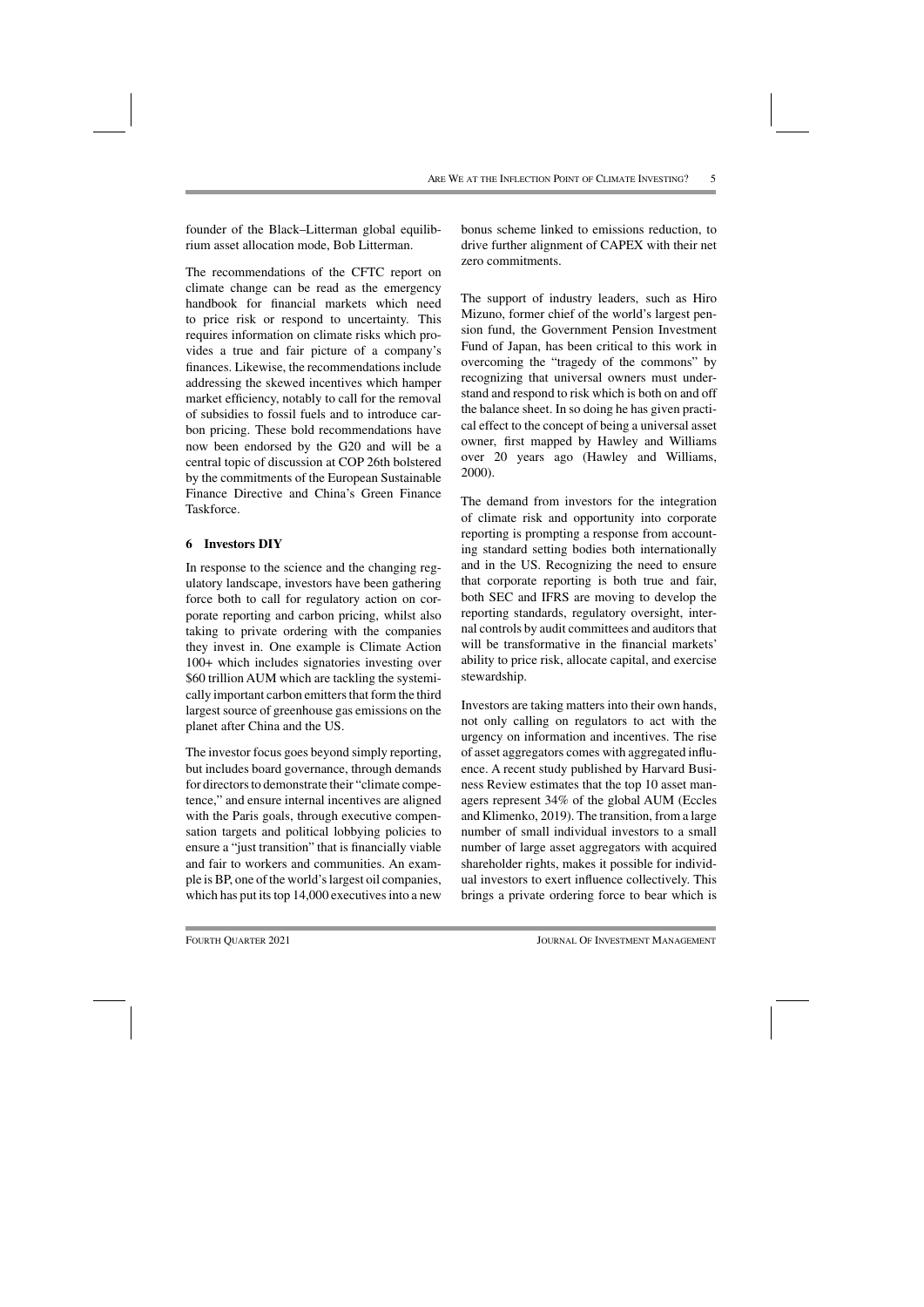intersecting with the national and global policy measures that are speeding change.

The world of philanthropy is also moving rapidly to understand that they have a leading role as innovators, thought leaders, and catalysts for change. An elegant agenda for change is presented in Bill Gates' book "How to Avoid a Climate Catastrophe" (Gates, 2021). It provides a powerful call to action which is being heard by many in private family offices which direct philanthropic money to NGOs and community projects worldwide to realize the Sustainable Development Goals, which in themselves demonstrate the global consensus on the potential to care for humanity. In our model for sustainable finance, this is ensuring that human capital is taken care of.

These forces are bringing a sea of change to the capital markets.

#### **7 Judgment in Court: Litigation Risk**

From this powerful mix of science, policy, and finance, came a dramatic court case involving Shell in May this year, which demonstrates that litigation risk will become a powerful force in driving the energy transition. Client Earth is a UK-based project established to sue companies that are unwilling to take their existential externalities onto the balance sheet which could result in a multibillion write-downs of assets.

# **8 The Arc of History: Future Generations**

Society has a long history of civilizing the financial markets and moving humanity forward. Over the time period in which we see the Anthropocene age breaching planetary boundaries through the impact of the industrial age, we have also seen the declaration of universal human rights and the setting of global Sustainable Development Goals that include an end to poverty, hunger, inequality, and environmental degradation. That

vision of sustainability is championed not just by leaders but by a new generation calling for change and willing to challenge the slow pace of change.

Greta Thunberg's eloquent and powerful call for climate justice echoes the demands of the young for their elders to take charge and address an existential risk which threatens their future.

Greta Thunberg is not alone. There is a noticeable generational shift in the drive for climate investing. A recent Pew Research (Parker and Igielnik, 2020) finds that a majority of the younger generations (Gen Z and Millennials) agree that human activity is the cause of extreme climate events. The same survey finds that the younger generations are also more progressive in their views and more pro-government in seeking solutions.

We invest in a company for its future, not its past, and we can gauge the future of a company by how it responds to the coming generation and changing societal expectations. This poses the question not of why, but of how the financial markets can address climate risk. For this, we turn to the gap between demand and supply.

# **9 The Enablers of Supply of Financial Solutions**

The forces driving demand for climate investing are complex and powerful; however, demand alone will not ensure transition to a low-carbon economy. This requires that financial markets have the capacity to respond. That response is currently limited by the following two constraints:

- (1) Lack of standards, data, and analytics
- (2) Misaligned incentives

Standards, data, and analytics are the foundations of any investment strategy. However, when it comes to ESG investing, these remain the biggest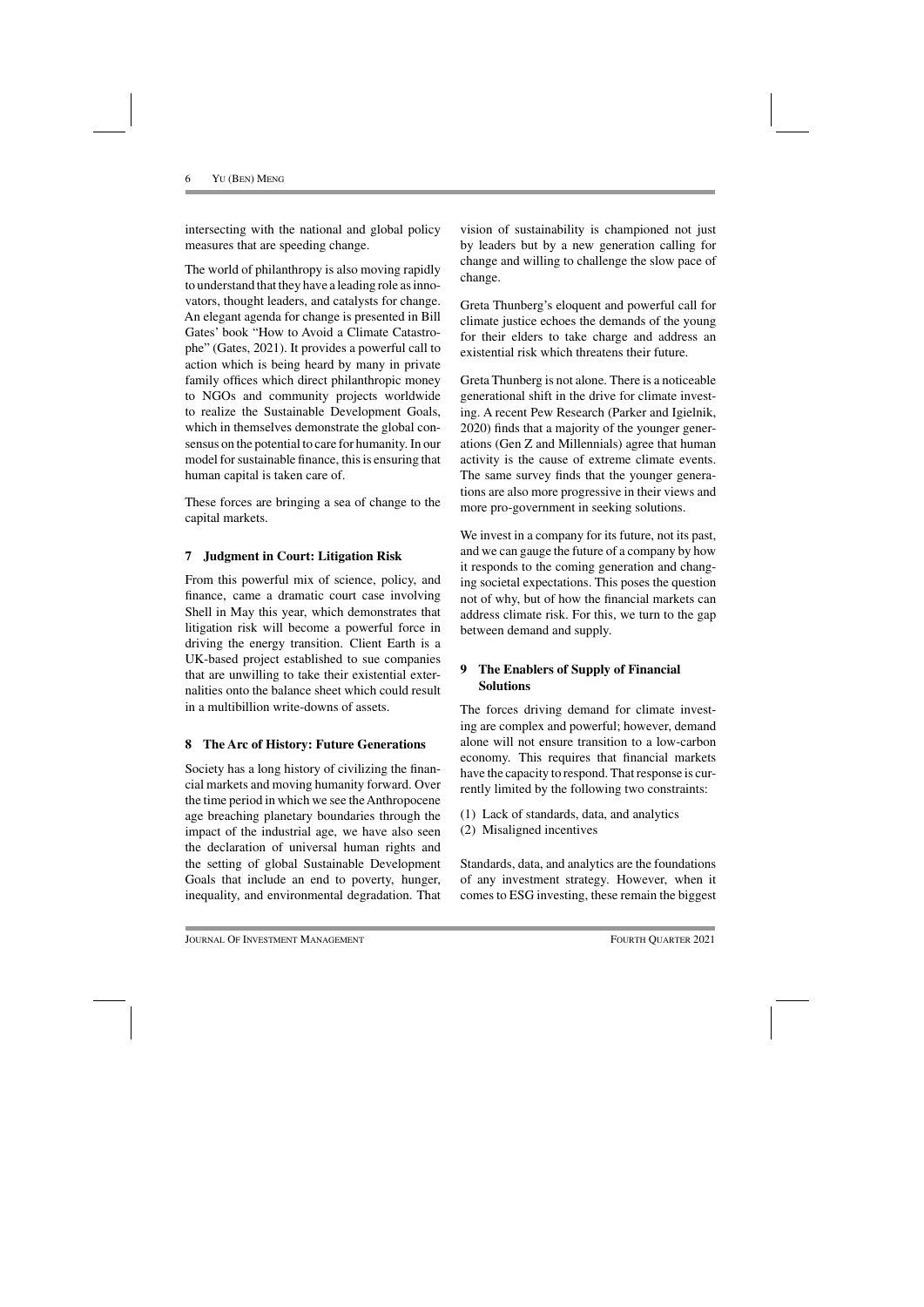hurdles. "Aggregate Confusion", a term coined by Berg *et al.* (2020) summarizes it well.

The study uses ESG scores from six prominent scoring agencies and found that there are significant levels of divergence among the ESG scores and the consequences include:

- (1) ESG considerations are less likely to be reflected in security prices because investors are confused;
- (2) Companies are less likely to improve their ESG performance because they are confused; and
- (3) ESG analytics are less likely to develop because empirical researchers are confused

# **10 The Hope**

IFRS Foundation announced in March this year that it is establishing an International Sustainability Standards Board. This important initiative is very timely (or arguably long overdue) and supported by other organizations such as International Organisation of Securities Commissions, which coordinates the world's financial regulators.

Hopefully, this new international reporting standard will consolidate various standards today (e.g., The Carbon Disclosure Project, The Value Reporting Foundation, and the Global Reporting Initiative) and address "aggregate confusion".

Likewise, the SEC has opened up consultation on a new set of climate risk reporting standards which at the time of writing had attracted several thousand comments from investors. The call for sustainability data disclosure to be fully integrated with and held to the same standards as financial data disclosure (e.g., timeliness, comprehensiveness, reliability, and auditability) is well argued by many, notably Lynn Forester de Rothschild for the Vatican-supported Council on Inclusive Capitalism:

"measurement and disclosure that is comparable, consistent and material accelerates the sustainable investment necessary to drive needed structural changes. We are encouraged by the growing convergence of existing global reporting frameworks among the standard setters..."<sup>1</sup>

Due to potential litigation risk, companies in some markets may choose not to disclose incomplete or less accurate but material ESG data; the regulators have a role in requiring disclosure of decisionuseful information to investors by adopting restatement and safe harbor rules.

If IFRS and SEC can get us past the data and standards challenges, this would be a game changer in ESG investing because with "investment grade" data, the financial market is able to quickly develop analytic tools, benchmarks, and performance attribution systems.

Market efficiency relies upon quality information and incentives being aligned. Quality data enables the financial markets while aligned incentives motivate the financial markets. We change behavior by changing incentives.

Incentives need to be aligned through removal of subsidies to fossil fuel and establishing carbon pricing to account for externalities. According to the Greenpeace (n.d.), fossil fuel subsidies come in two forms: direct subsidies (mainly in tax breaks and preferential accounting treatments) and indirect subsidies (such as benefits of Master Limited Partnerships). At the minimum, the subsidies to fossil fuel industry need to be removed, if not redirected to clean energy industry.

Removal of subsidies to fossil fuel industry levels the playfield. Adoption of a carbon pricing scheme incentivizes innovations and accelerates the transition to a low-carbon economy by explicitly pricing the environmental and social externalities of the fossil fuel industry. We may not yet know what the right price of carbon should be, but there are many encouraging signs. There are early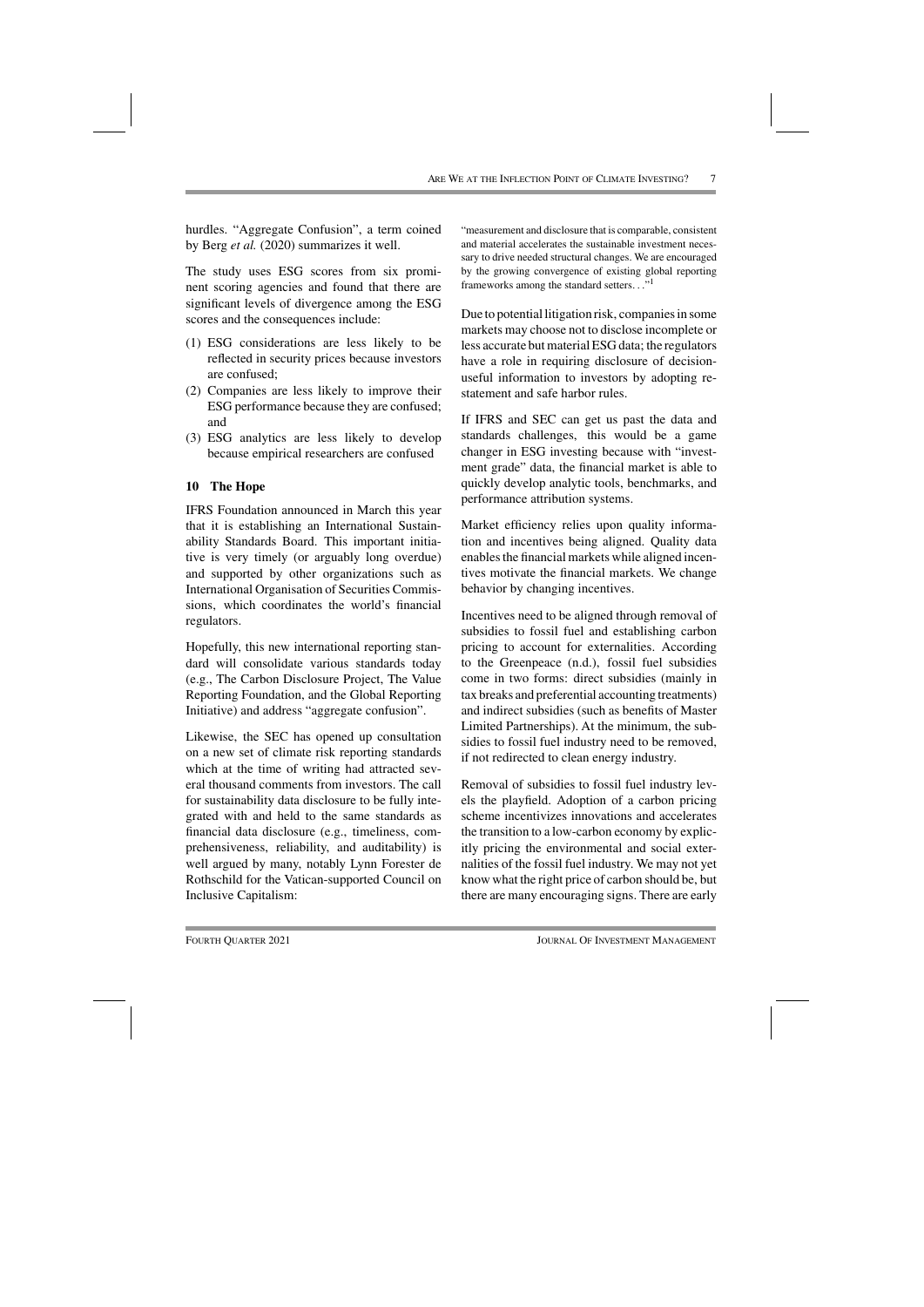

evidences that carbon pricing does reduce carbon dioxide emissions (Best *et al.*, 2020). On the policy front, it is likely that the US, under Biden administration, will adopt some carbon pricing measures while both EU and China indicate that they are ready for a border adjustment carbon tax. In July 2021, the Third Finance Minister and Central Bank Governors meeting of the G20 endorsed carbon pricing "... if appropriate, the use of carbon pricing mechanisms and incentives, while providing targeted support for the poorest and the most vulnerable"<sup>2</sup>

Carbon pricing is a market-based mechanism to change behavior of companies and individuals by changing incentives.

There also need to be aligned incentives at the micro level through ensuring corporate management is being rewarded for achieving emissions reduction and not just expansion of fossil fuel proven reserves, which has been a common measure in the oil and gas industry.

Similarly, incentives need to be aligned across the financial sector by ensuring that mandates for investment managers include performance targets for emissions reduction in line with Paris goals. Without this, a short-term financial success by a fund manager could be at the expense of undermining long-term sustainability of returns, as our stock of financial, human, and natural capital is degraded which will reduce future flows that are needed to pay long-term liabilities.

With these incentives in place, the financial markets will be motivated to address climate change crisis.

In climate investing, we need to "Mind the Gap", as London Transport reminds us when we disembark from an underground train. The gap that we need to mind in finance lies between the demand for climate investing, and the constraints on supply for enabling implementation. As with our example of equilibrium points and disruption, we can see that finance is at an inflection point, but the gap needs to be closed.

# **11 Conclusions**

The "Why" for climate investing is very clear. It is driven by science, civil society, policy makers, and our desire to survive as a species. The "How" for ESG investing is very unclear. Investors do not have the tools nor the incentives to close the gap. Data standardization and measures to align incentives are the two leading indicators for approaching the inflection point.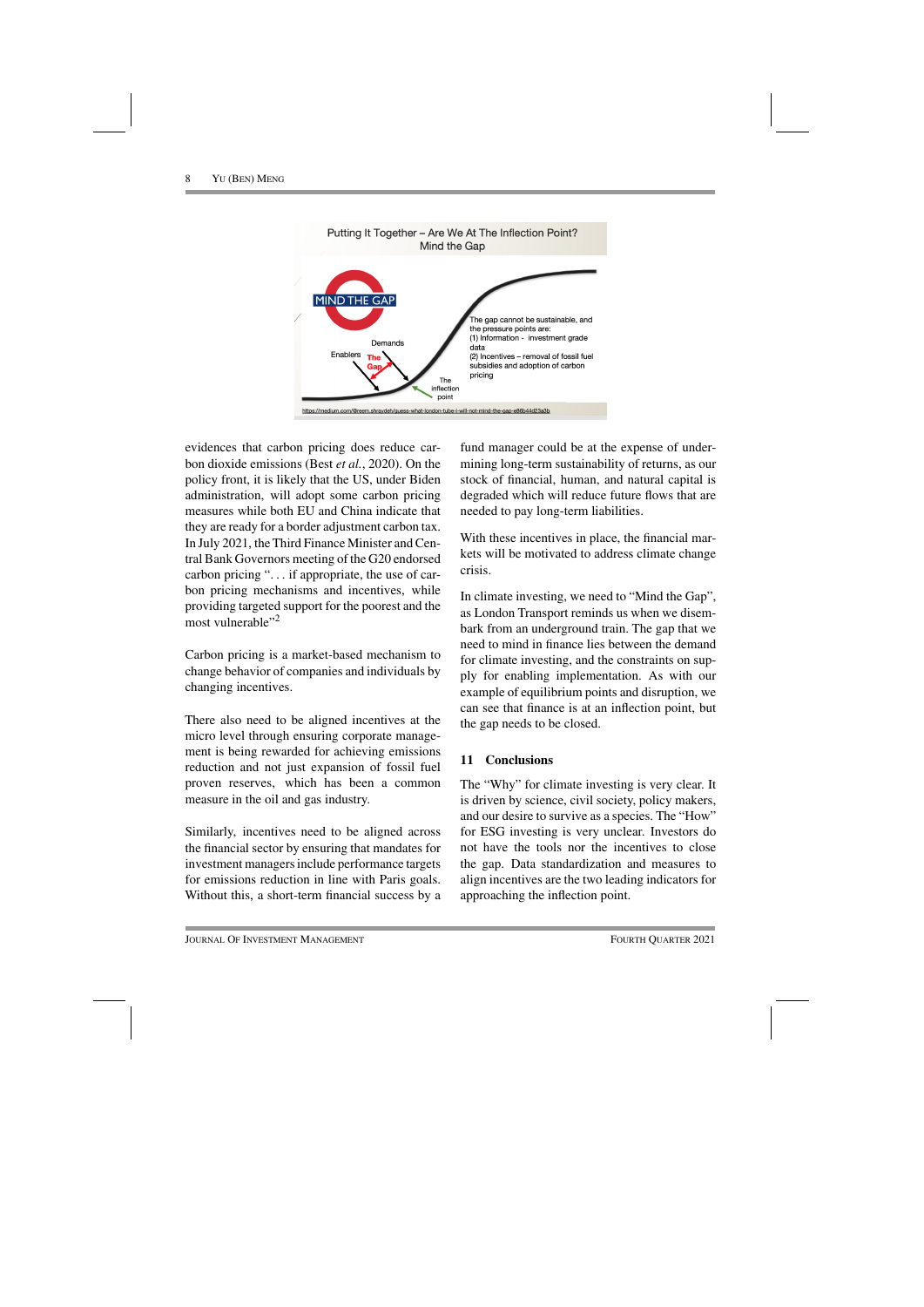The financial market is motivated and (mostly) efficient and the gap between demand and supply of ESG strategies is not sustainable, and we should be prepared for a disruption. The timing is evidently urgent. "Now" is the obvious answer. In addition to the financial debt, how much more climate debt do we want to leave to the future generations? As we see the raging wildfires across the Pacific North West alongside equatorial heat waves in temperate regions, and devastating floods in Europe, Japan and China, the physical impact of climate change is already with us. The question now is: can we do what is needed at the pace and scale? Can we close the gap?

#### **12 The Future: We Rise to The Challenge**

Both climate risk and the on-going COVID 19 viral pandemic represent a systematic risk to humanity and demonstrate our vulnerability. Climate change and the pandemic are driven by molecules whose transmission does not respect national borders, which in turn requires collaboration at a global scale. How we, humanity, mobilized all the resources to rise to the challenge and develop effective vaccines in such a short-time period is nothing short of extraordinary. Reading the book "The Code Breaker: Jennifer Doudna, Gene Editing, and the Future of the Human Race" by Walter Isaacson (2021) gives me goosebumps. How we developed effective COVID-19 vaccines so quickly shows the way. Science, policy, civil society, business, and finance are all playing a critical role, in partnership globally to tackle the pandemic. Similarly, the complex, urgent, and global challenge of climate change requires cross border, crosssectoral partnership. With the advent of data driven by science, policy to remove fossil fuel subsidies (Environmental and Energy Study Institute, 2019) and adoption of carbon pricing (The World Bank, n.d.) transformation to a low-carbon economy is not only possible but necessary. We

can rise to the challenge of combating climate change, just as how we rose to the challenge of COVID-19 crisis.

Yes, we can do it!

#### **Notes**

- <sup>1</sup> Council for Inclusive Capitalism with the Vatican Statement (2021).
- <sup>2</sup> https://www.g20.org/wp-content/uploads/2021/07/Comm unique-Third-G20-FMCBG-meeting-9-10-July-2021.pdf

#### **Acknowledgment**

This piece benefited greatly from numerous conversations with Anne Simpson, a dear friend and former colleague at CalPERS. The breadth and depth of her knowledge on the subject matter are unparalleled. It was her generous help, edits, enthusiasm, and encouragement that propelled me to the finish line.

#### **References**

- Barclays. (2020). "ESG Funds: Looking beyond the Label. Barclays.com," https://www.investmentbank.barclays. com/our-insights/3-point-perspective/esg-funds-lookingbeyond-the-label.html.
- Best, R., Burke, P. J., and Jotzo, F. (2020). "Carbon Pricing Efficacy: Cross-country Evidence (CCEP Working Paper 2004) Crawford School of Public Policy Centre for Climate & Energy Policy," https://ccep. crawford.anu.edu.au/sites/default/files/publication/ccep\_ crawford\_anu\_edu\_au/2020-06/wp\_2004.pdf.
- Bose, S., Dong, G., and Simpson, A. (2019). *The Financial Ecosystem: The Role of Finance in Achieving Sustainability* (1st ed.). Palgrave Macmillan.
- Eccles, R. G. and Klimenko, S. (2019). "The Investor Revolution," *Harvard Business Review* https://hbr.org/2019/ 05/the-investor-revolution.
- Eldredge, N. and Gould, S. J. (1972). "Punctuated Equilibria: An Alternative to Phyletic," *Models in Paleobiology*, 82–115, Retrieved July 18, 2021, from https:// thebrain.mcgill.ca/flash/capsules/outil\_bleu09.html.
- Environmental and Energy Study Institute (2019, July 29). "Fact Sheet| Fossil Fuel Subsidies: A Closer